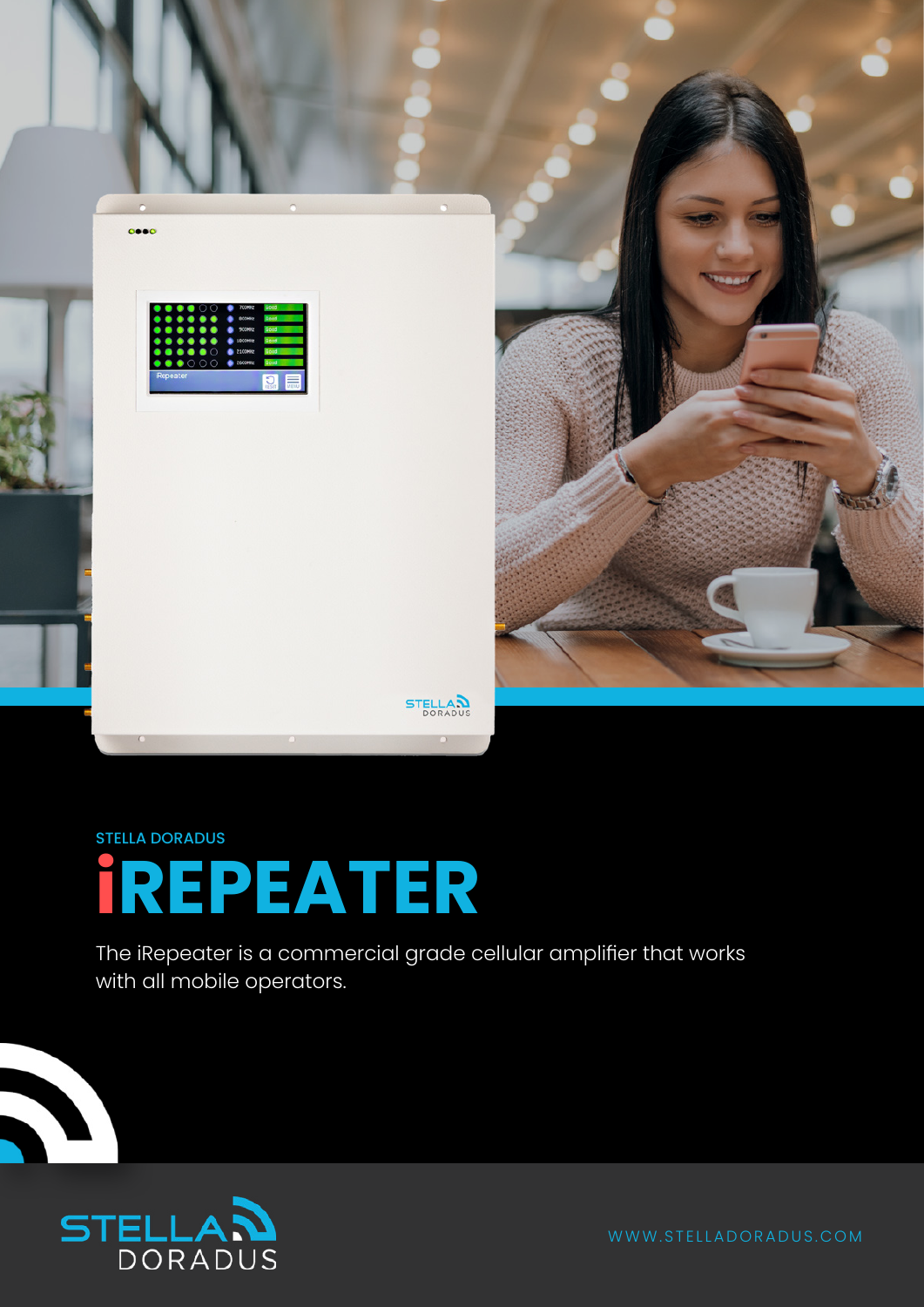**The iRepeater is a commercial grade cellular amplifier that works with all mobile operators. When connected to the Stella cloud platform, the iRepeater can be remotely managed, monitored, and adjusted, as well as receive real-time measurements of signal power, signal gain, and other control metrics for each band.**

The 4 antenna ports allow the cellular signal to be amplified in 4 separate areas within the building/ship. This increases the coverage area to between 5 and 15 rooms, depending on the size and shape of the room.

The iRepeater is part of a modular system which, by adding iLineAmplifiers, can provide coverage in large, multistorey, multi-zoned buildings.



| Model    | <b>Bands</b>             | <b>Ports</b> | <b>PSU</b> | Weight            | Dims cm   | Antennas       |
|----------|--------------------------|--------------|------------|-------------------|-----------|----------------|
| iR4-LGDW | B20, B8, B3, B1          |              | 12V.5A     | 1.6 <sub>k</sub>  | 27X29X3.8 | $\overline{2}$ |
| iR5-EU   | B20, B8, B3, B1, B7      | 4            | 12V.5A     | 2.8 <sub>kq</sub> | 43X30X3.8 | 4              |
| iR6-EU   | B28, B20, B8, B3, B1, B7 | 4            | 12V,7A     | 2.8 <sub>kq</sub> | 43X30X4.8 | $\overline{4}$ |
| iR5-US   | B28, B4, B5, B25, B7     | 4            | 12V.5A     | 2.8 <sub>kq</sub> | 43X30X4.8 | 4              |

### **Standard kit includes:**



1 Omni for ships, Yagi for buildings.

2 Custom antennas and custom cable lengths supplied.

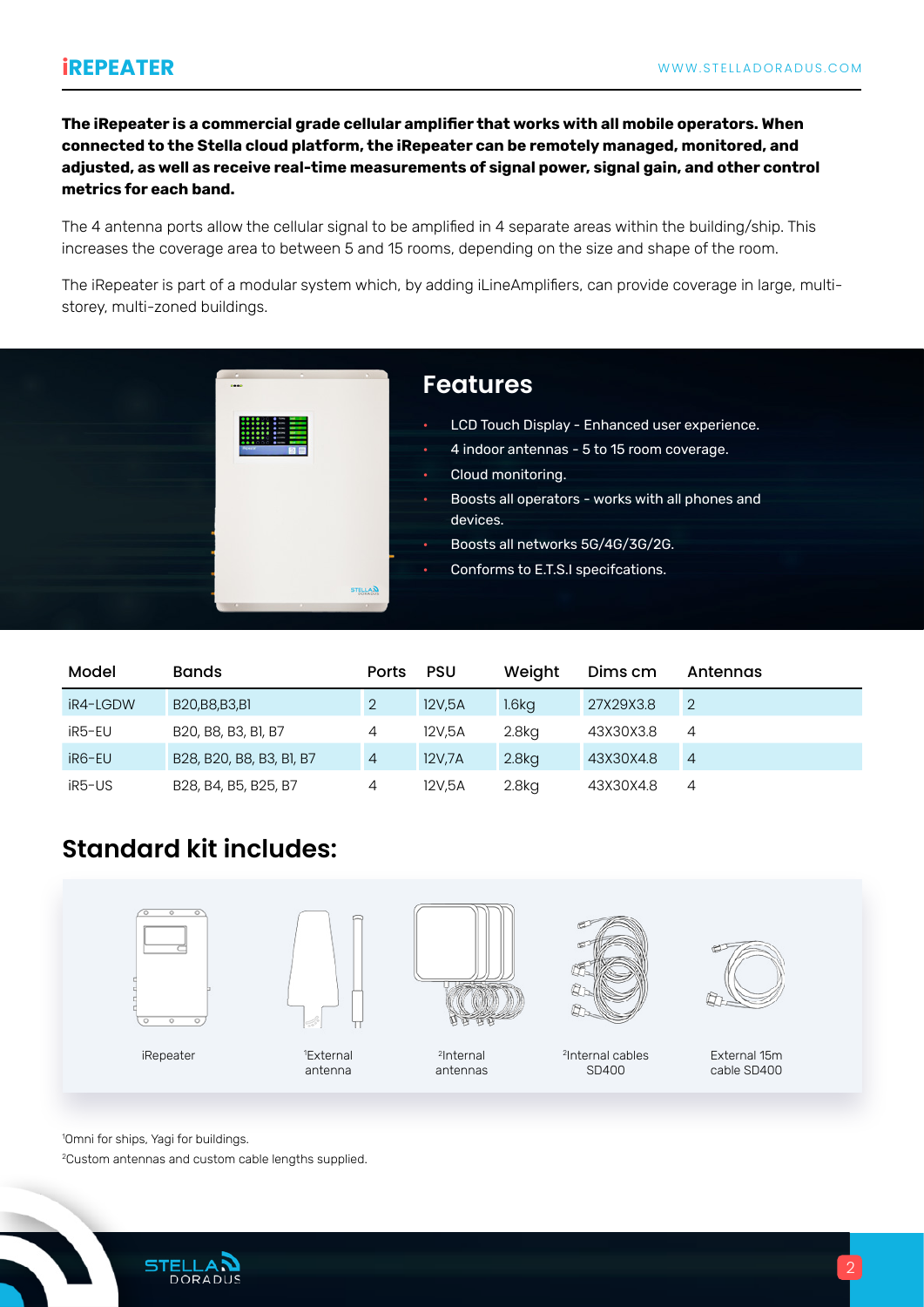Check models above for your frequencies

| EU Bands            | <b>B28</b> | <b>B20</b> | B8            | B <sub>3</sub> | BI         | B7        |
|---------------------|------------|------------|---------------|----------------|------------|-----------|
| <b>Downlink</b>     | 758-788    | 791-821    | $925 - 960$   | 1805-1880      | 2110-2170  | 2620-2690 |
| Uplink              | 703-733    | 832-862    | 880-915       | 1710-1785      | 1920-1980  | 2500-2570 |
|                     |            |            |               |                |            |           |
| US Bands (Americas) | <b>B28</b> | <b>B4</b>  | <b>B5</b>     |                | <b>B25</b> | B7        |
| <b>Downlink</b>     | 758-788    | 869-894    | $2110 - 2155$ |                | 1930-1990  | 2620-2690 |

#### Amplifier Specification

| Coverage                    | 5-15 rooms                                            |
|-----------------------------|-------------------------------------------------------|
| Gain                        | Uplink Gp: 60dB<br>Downlink Gp> 60dB                  |
| Pass band ripple            | $\triangle$ 4dB                                       |
| I/O impedance               | 50 ohm/SMA female connector                           |
| Max up/down signal strength | 20dBm / 10dBm                                         |
| Ambient Temperature         | $-30^{\circ}$ C to $+70^{\circ}$ C                    |
| Power supply input          | 110 - 240V AC                                         |
| Power supply output         | 12v DC                                                |
| Oscillation Control         | Automatic                                             |
| <b>AGC Level Control:</b>   | Automatic <sup>1</sup>                                |
| Uplink Switch On            | Yes <sup>2</sup>                                      |
| AGC Range                   | 30dB                                                  |
| Surge protection            | SMA connectors DC grounded, I2V DC port MOV protected |

| Antennas                  | <b>Indoor Panel</b>                | Outdoor Yagi                       |
|---------------------------|------------------------------------|------------------------------------|
| Nominal Gain              | 6.4dBi / 9.4dBi                    | 10dBi                              |
| 3dB beam Pattern          | $60^\circ \times 60^\circ$         | 60° x 50°                          |
| <b>Bandwidth</b>          | 700MHz - 2700MHz                   | 700MHz - 2700MHz                   |
| <b>VSWR</b>               | $\langle$ ].4                      | $\triangleleft$ .5                 |
| Front to Back Ratio       | > 20dB                             | >20dB                              |
| Polarization              | Vertical                           | Vertical                           |
| Power Rating              | 50W                                | 50W                                |
| Impedance                 | 50-OHM                             | 50-OHM                             |
| Termination               | N-Female                           | N-Female                           |
| Cross Pol. Discrimination | $-20dB$                            | $-20dB$                            |
| <b>Dimensions</b>         | 210 x 180 x 43mm                   | 442 x 205 x 62mm                   |
| Weight                    | 0.68kg                             | 1.2kg                              |
| Wind velocity             | 126km/hr                           | 140km/hr                           |
| Working temperature       | $-40^{\circ}$ C to $+65^{\circ}$ C | $-40^{\circ}$ C to $+65^{\circ}$ C |

1 Automatically adjusts during installation. Thereafter, automatically adjusts for seasonal variation in path loss between the base station and the outdoor antenna.

2 The up-link amplifiers switch off when the repeater is not in use. This reduces the uplink noise to almost zero. When the repeater is in use (phone call or data session), the up-link amplifiers switch on for the duration of the call/ data session only.

Note: Specifications subject to change without notice.

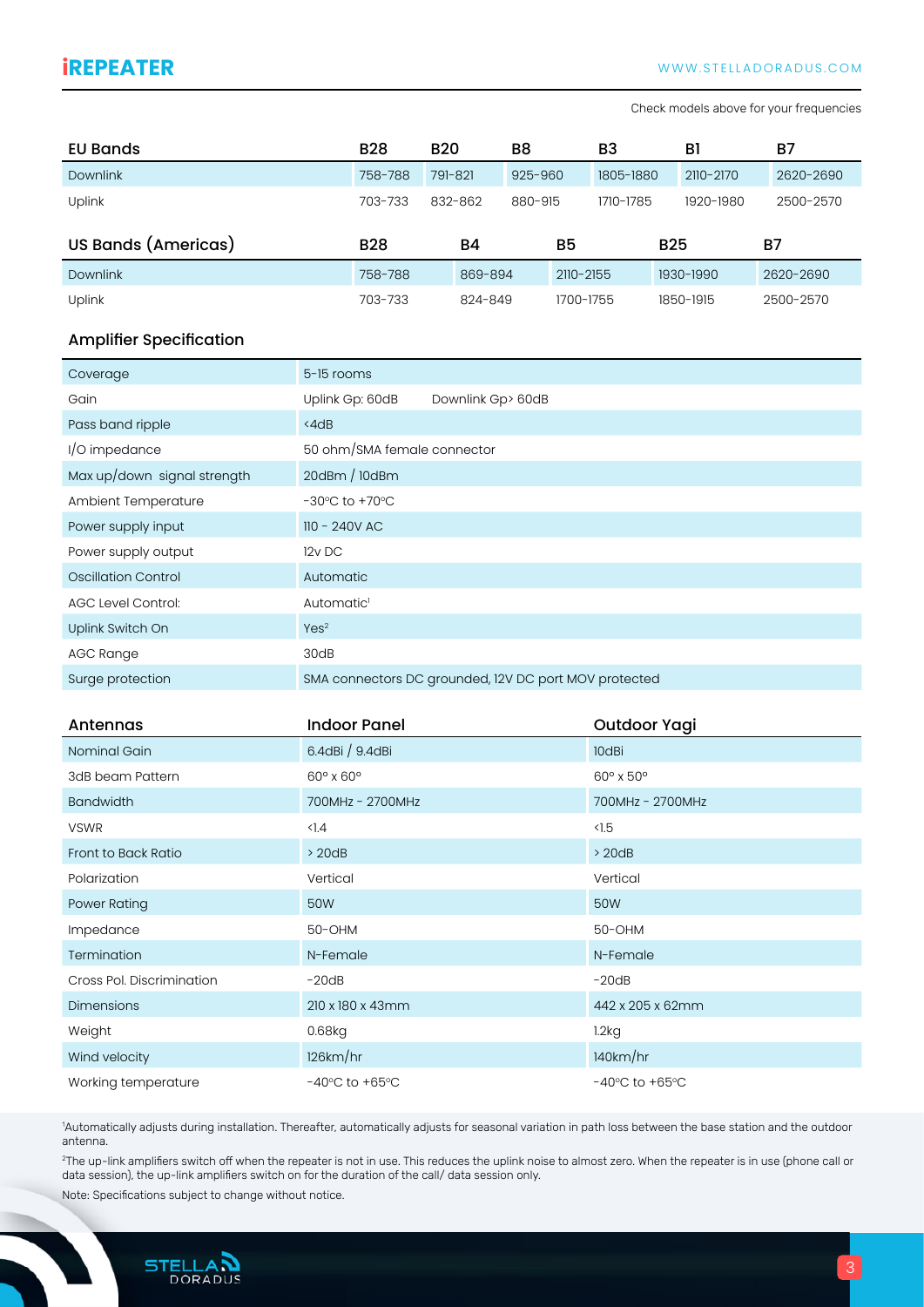## Installation diagram



#### Modular system

For larger buildings, the system can be extended by adding iLine Amplifiers.

In the example below, 4 iLineAmps are installed after the iRepeater, allowing a total of 16 internal antennas to extend the signal deep into the building, This modular system can be extended by adding up to 16 iLineAmps, allowing 64x antennas to be installed in large multi-storey buildings or ships.



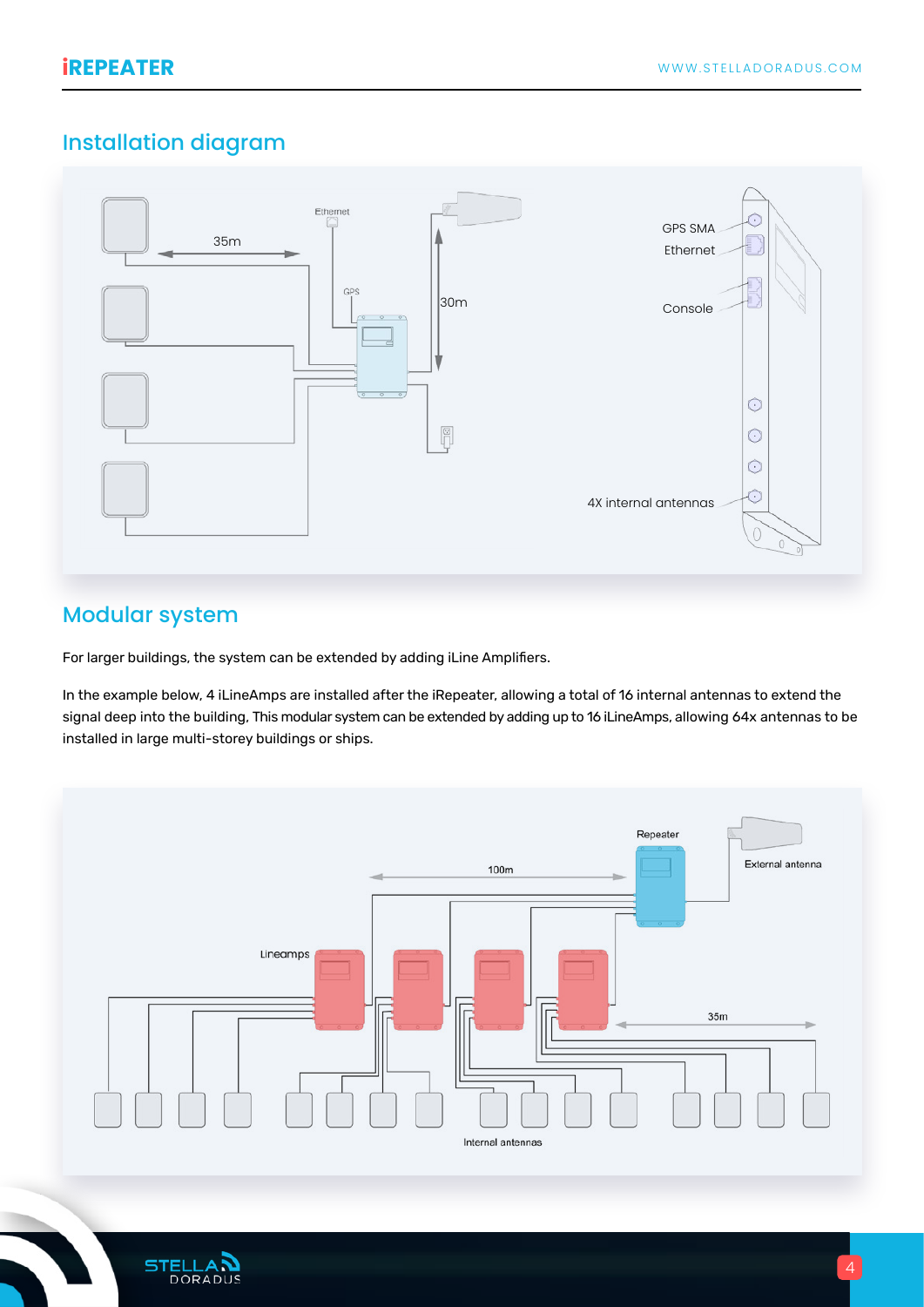#### Main screen:

**Green:** Downlink signal power.

**Blue:** The band is switched on. This happens when a data session is initiated. Once the data session is over, the band switches off and the blue dot also switches off.

| <b>Security</b><br>- 0<br>. .<br>c                            |   | 700  | Good                |
|---------------------------------------------------------------|---|------|---------------------|
| O<br>C.                                                       |   | 800  | Adjusting           |
|                                                               |   | 900  | Feedback            |
|                                                               | ø | 1800 | <b>Reduced Gain</b> |
| o<br><b>CONTRACTOR</b>                                        |   | 2100 | Hi power            |
|                                                               |   | 2600 | Shutdown 18         |
| <b>iRepeater</b><br>Serial: test1<br><b>Status: Connected</b> |   |      |                     |

| Good         | Indicates no problems.                                                                                                                                     |
|--------------|------------------------------------------------------------------------------------------------------------------------------------------------------------|
| Adjusting    | Band is self optimizing.                                                                                                                                   |
| Hi power     | There is a very strong outdoor signal. Action: No action required as the repeater will self<br>optimize.                                                   |
| Reduced Gain | When close to an operator's mast, the gain is reduced for an extended time.                                                                                |
| Feedback     | Feedback occurs when the indoor and outdoor antennas are not isolated from eachother.<br>At a minimum, a concrete block wall must separate these antennas. |
| Shutdown     | External signal is too strong and band has shut down. Add manual attenuation.                                                                              |

## Decibel (dB) page:

The dB page shows the raw data in dBs.

| <b>Frequency (MHz)</b>      | 700         | 800   | 900   | 1800  | 2100  | 2600  |
|-----------------------------|-------------|-------|-------|-------|-------|-------|
| <b>UL Power (dBm)</b>       | $-15$       | $-15$ | $-15$ | $-15$ | $-15$ | $-15$ |
| DL Power (dBm)              | -30         | $-30$ | $-30$ | 12    | -30   | -30   |
| UL Fast AGC (dB)            | $\mathbf o$ | 1     | з     | 5     | 4     | 5     |
| AGC (dB)                    | 0           | 0     | 0     | 0     | 0     | o     |
|                             |             |       |       |       |       |       |
| Manual atten (dB)           |             |       |       |       |       |       |
| <b>UL Reduced Gain (dB)</b> |             |       |       |       |       |       |
| <b>DL Reduced Gain (dB)</b> |             |       |       |       |       |       |

| <b>UL Power</b>    | Uplink power received by the amplifier. (Power emitted by the phone)                                                                        |
|--------------------|---------------------------------------------------------------------------------------------------------------------------------------------|
| <b>DL Power</b>    | Downlink power from the operator, received by the amplifier.                                                                                |
| UL Fast AGC        | Uplink AGC                                                                                                                                  |
| AGC                | Uplink and downlink AGC. This controls the uplink and downlink gain at the same time,<br>when the operator's downlink signal is too strong. |
| Clamp              | Extra attenuation added when high DL power is sustained.                                                                                    |
| Manual Atten       | Installer can add attenuation manually to any band.                                                                                         |
| UL/DL Reduced Gain | When close to a base station, the gain is reduced for an extended time. Add manual<br>attenuation.                                          |

#### Other LCD features

| <b>PIN Access</b> | A secret PIN can lock out access to the LCD display. The PIN is set on the clients<br>account on the platform.                                     |
|-------------------|----------------------------------------------------------------------------------------------------------------------------------------------------|
| Band On/Off       | Installer / Stella can turn any band on or off.                                                                                                    |
| Internal location | Enter a note about the amplifier. This note is sent and displayed on the stellacontrol<br>inventory page. E.g. Internal location of the amplifier. |